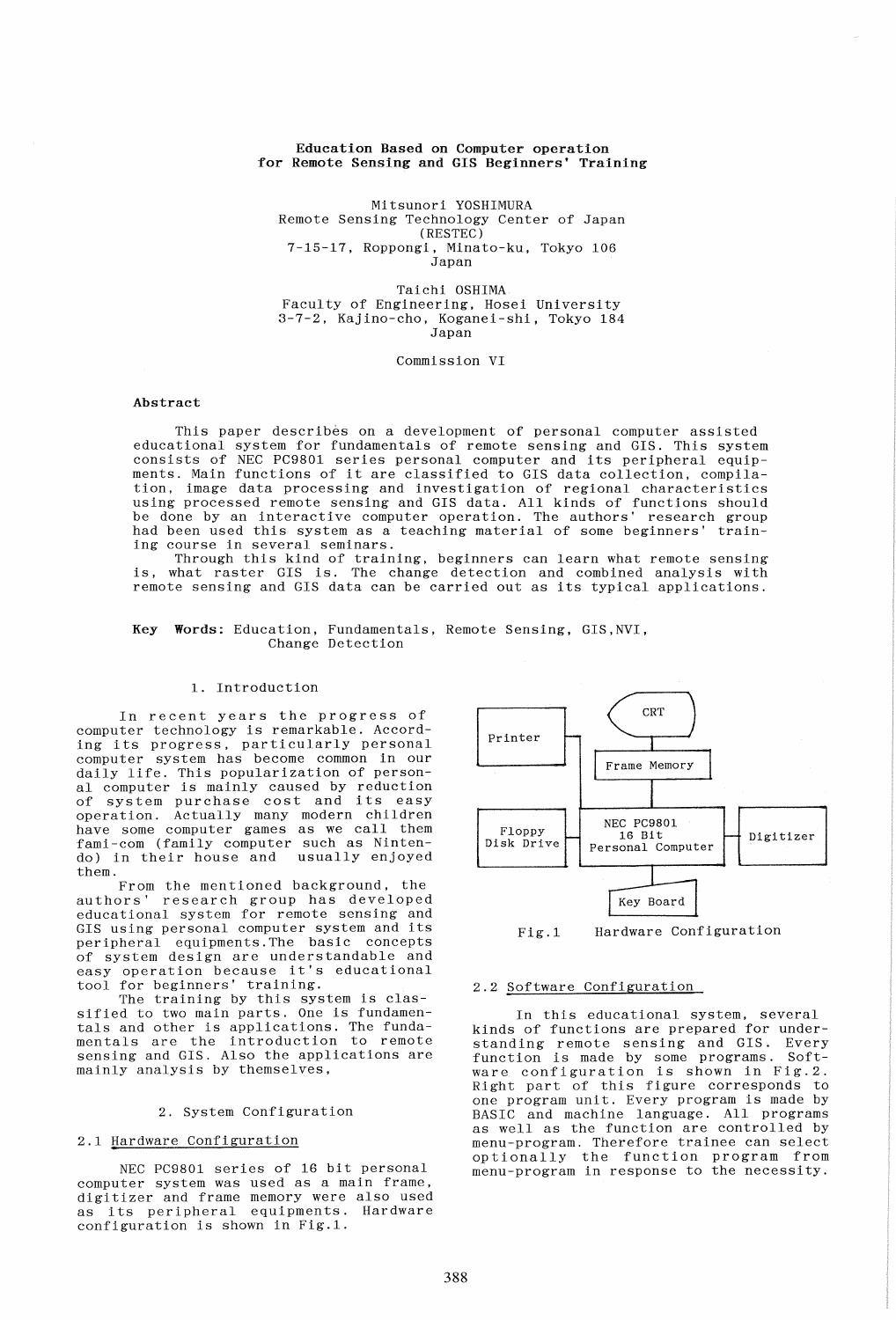

Fig.2 Software Configuration

### 3. Fundamental Training

## 3.1 Basic Principles of remote sensing

The meaning of "Remote Sensing" is to observe and measure various kinds of earth surface informations. Every substance on the earth has its own characteristics of reflection and absorption in different wavelength of radio wave. Applying this principle, detailed surface conditions can be assumed by measuring reflected and radiated intensity from each substance in some wavelength. These techniques are basic principles of remote sensing.

Through the training of digital image processing, trainees can understand digi-tal image data structure, what meaning, multispectral data is, basic technique of digital image processing and what kinds of informations are obtained from remote sensing data.

#### (a) Digital Image Data

Typical remote sensing data such as Landsat MSS, TM, SPOT is stored in some secondary memory device. RESTEC has been distributing these

kinds of remote sensing digital image data by computer compatible tape (CCT) and floppy disk. BIL and BSQ format are adopted for data storing. Therefore the data

| Table 1 | Format of IBM Type Floppy Disk |  |  |  |
|---------|--------------------------------|--|--|--|
|         |                                |  |  |  |

| Items           | Contents              |  |  |
|-----------------|-----------------------|--|--|
| Recording Form  | Two-sided.            |  |  |
|                 | Double density        |  |  |
| Memory Capacity | 1 M Byte              |  |  |
| Cylinder No.    | 77 Cyliners           |  |  |
| Track No.       | 154 tracks            |  |  |
|                 | $(2$ tracks/cylinder) |  |  |
| Sector No.      | 26 sectors/track      |  |  |
| Sector Length   | 256 byte/sector       |  |  |

Table 2 Data Format of Satellite Data Floppy Disk

| Logical Format |            | File Constitution |
|----------------|------------|-------------------|
| BIL            | Header     | Data              |
| 1 file         | 512byte    | 512p X 4001 X 4B  |
| BSQ.           | Header     | Data              |
| files          | $512$ byte | 512p X 4001 X 1B  |

format in floppy disk has also decided. The disk format and data constitution for floppy disk are shown in Table 1 and 2 respectively.

## (b) Multi-Spectral Data

Remote sensing can observe the various earth surface informations in the different wavelength (i.e. spectral band) such as visible and near infrared region. Most of remote sensing sensors have several observation instruments. For instance al observation instruments, for instance<br>Landsat TM has a scanning opticalmechanical sensor system that observes visible, reflective-infrared, middleinfrared, and thermal-infrared regions of spectral wavelength. Collecting digital image data that consists of several kinds of spectral informations is so called multi-spectral data.

## (c) Initial Statistics Extraction

Single band data of remote sensing is expressed by brightness value with the location, composed of rows and columns. Generally the brightness value will range<br>from 0 to 255  $(=2^8)$ . It is called 8 bit image.

The histogram measurement function is necessary for an analyst to understand the actual digital image data distribution. In this training, trainees can recognize what meaning of 8 bit image data is by displaying the result of single band histogram measurement.

#### (d) Band ratio

Typical characteristics of spectral reflectance for healthy, dead vegetation and dry soil are shown in Fig.3. Healthy vegetation generally reflects from 40 to 50% of incident near-infrared energy, with chlorophyll in it absorbs about 80 to 90% of incident of visible region. Dead vegetation has higher reflectance than healthy vegetation in visible spectrum and has lower reflectance in reflected-infrared region.

From mentioned basic principle, the difference and ratio of brightness values between visible and near infrared band suppose to be effective for the vegetation moni toring. The red/infrared ratio data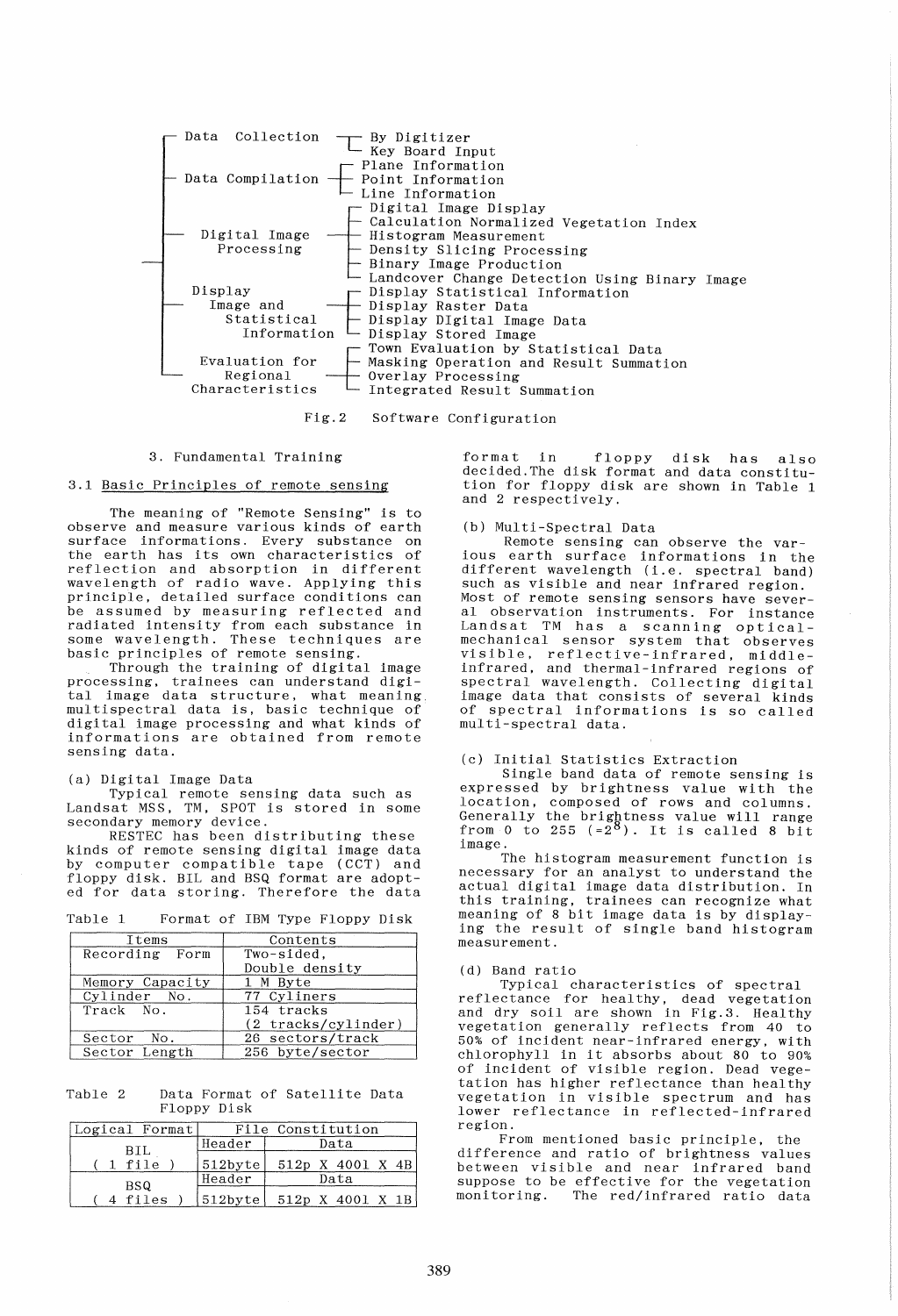

Fig.3 Typical Characteristics of Spectral Reflectance

of TM band 3, 4 brightness values are used of in band b, 4 brightness varies are used<br>for this training. Calculated index is called Normarized Difference (Vegetation) Index (i.e. NVI or NDI).

## (e) Density Slicing

The density slicing is one of the basic techniques for an image enhancement. basic committees for an image emmancement. continuous tone of digi tal image data to some classes. Every interval of each class corresponds to the specific brightness value range. Used personal computer system has basically only 8 colors for displaying on CRT monitor. By mentioned density slicing and histogram measurement for NVI data, basic concept of NVI and contrast data, basic concept of NVI and stretch can be understood.

#### 3.2 Basic Principles of Geographic Information System

Geographic information system (GIS) is a term that is to store the geographically distributed informations in XY coordinate system, retrieval and analysis of these informations using computer system. It also contains database, the hardware and software, retrieving, analyzing, and displaying.

#### (a) Data Structure

The geographic location data that are acquired by a digitizer is classified to following three kinds of data feature types; (1)Point, (2)Line, (3)Polygon.

Every location data also has an attribute information for its explanation such as one's name. The point type data is a single point location data and expressed by xy coordinate. The line type data is by xy coordinate. The line type data is<br>the link of points data and its data consists of same structure as point type data. The polygon type data is almost same as the line type data. But this kind of data constitutes one closed loop. Data structure is the same as line type data. Fig.4 shows the point, line and polygon type data structures. It is important to manage the point feature because point data is the basic for all kinds of data types.

## (b) Vector and Raster Data Type

Generally, the data type of GIS data is classified to two kinds of data model. One is the vector data model and other is the raster data model.

Typical raster data is a digital image data such as remote sensing data. In the raster data model, one homogeneous and the contract of the model of the contract of the unit is expressed by cells (pixels) that consists of grid-cells on the ground. Actual grid-cell creates a matrix that is superimposed on the earth surface. And within this systematic array of grid-cell, the attribute data is collected in order to produce raster type data.

The vector data model provides a more compact data structure than the raster model. But data structure is more complex than the raster type. Both manipulation and enhancement of digital images can not be effective for the vector domain.



## Fig.4 GIS Data Structure

(c) Geometric Manipulation

The original satellite image coordinate can not be overlapped on XY coordinate system of the map. However remote sensing data can be projected on some map coordinate using the relationship between image data coordinate and map coordinate.

GIS data has a capability to change scale, change map projection, remove, distortion and execute coordinate rotation and translation depend on its necessity. and cransfacton acpend on its necessity.<br>Fig.5 shows the processes are called fundamentals of geometric manipulation.

## 4. Application Training

In this training, each practice is basic techniques for remote sensing and geographic information system. However all practices could be constructed one train-<br>ing course. course.

The analysis area of this application training is Hachioji. In this area, re-